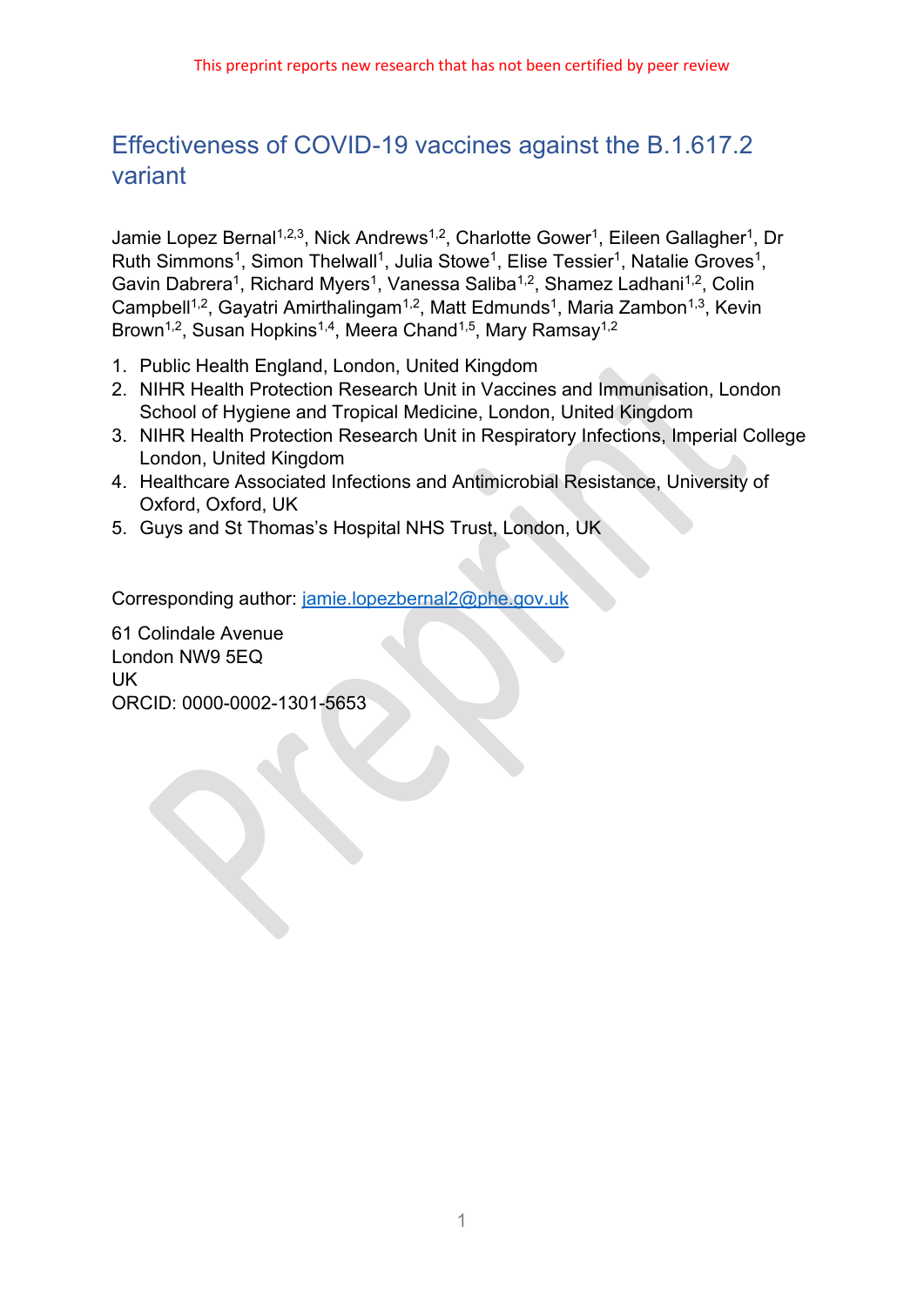# Abstract

## **Background**

The B.1.617.2 COVID-19 variant has contributed to the surge in cases in India and has now been detected across the globe, including a notable increase in cases in the UK. We estimate the effectiveness of the BNT162b2 and ChAdOx1 COVID-19 vaccines against this variant.

## **Methods**

A test negative case control design was used to estimate the effectiveness of vaccination against symptomatic disease with both variants over the period that B.1.617.2 began circulating with cases identified based on sequencing and S-gene target status. Data on all symptomatic sequenced cases of COVID-19 in England was used to estimate the proportion of cases with B.1.617.2 compared to the predominant strain (B.1.1.7) by vaccination status.

## **Results**

Effectiveness was notably lower after 1 dose of vaccine with B.1.617.2 cases 33.5% (95%CI: 20.6 to 44.3) compared to B.1.1.7 cases 51.1% (95%CI: 47.3 to 54.7) with similar results for both vaccines. With BNT162b2 2 dose effectiveness reduced from 93.4% (95%CI: 90.4 to 95.5) with B.1.1.7 to 87.9% (95%CI: 78.2 to 93.2) with B.1.617.2. With ChAdOx1 2 dose effectiveness reduced from 66.1% (95% CI: 54.0 to 75.0) with B.1.1.7 to 59.8% (95%CI: 28.9 to 77.3) with B.1.617.2. Sequenced cases detected after 1 or 2 doses of vaccination had higher odds of infection with B.1.617.2 compared to unvaccinated cases (OR 1.40; 95%CI: 1.13-1.75).

## **Conclusions**

After 2 doses of either vaccine there were only modest differences in vaccine effectiveness with the B.1.617.2 variant. Absolute differences in vaccine effectiveness were more marked with dose 1. This would support maximising vaccine uptake with 2 doses among vulnerable groups.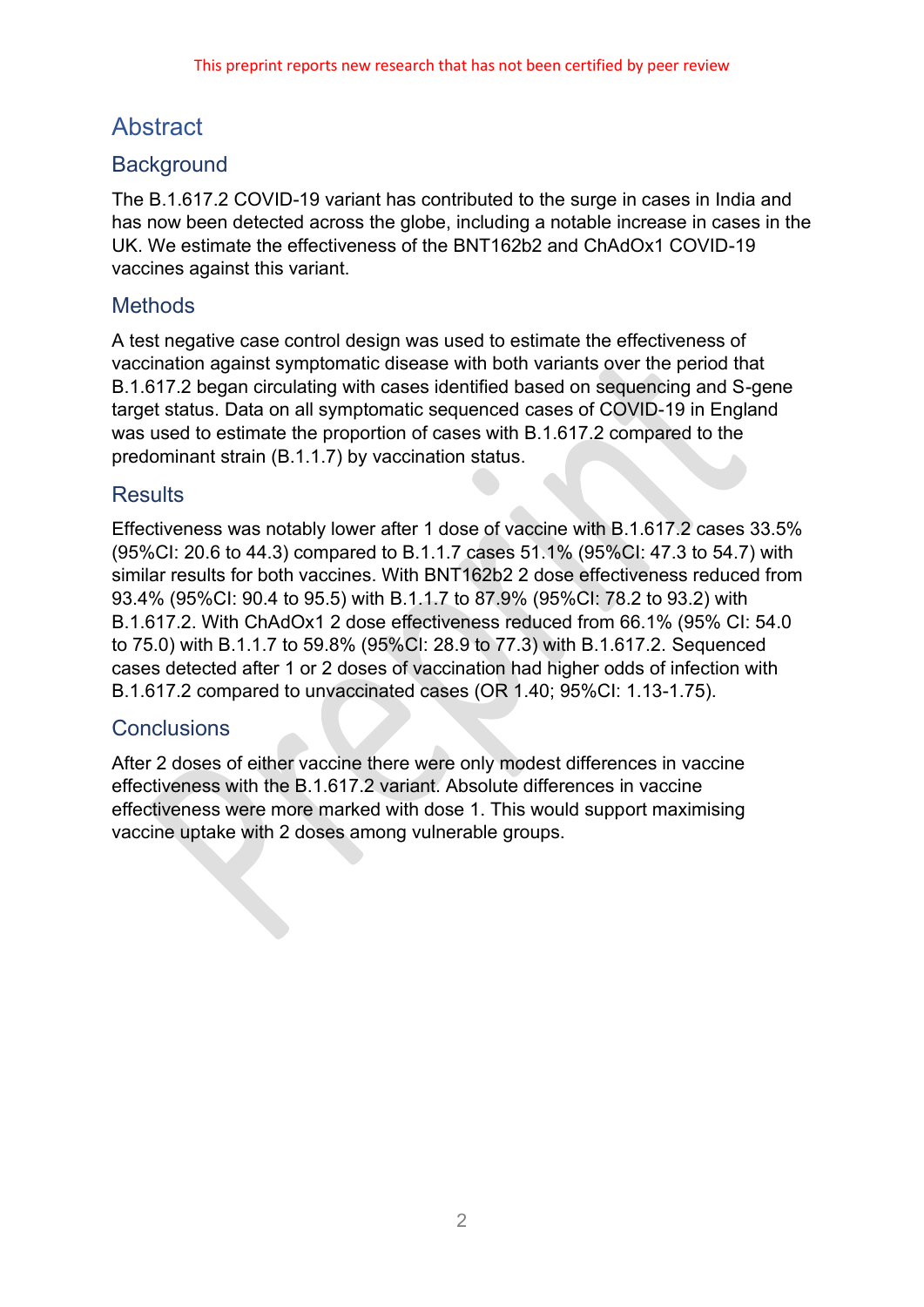## **Introduction**

India has experienced a surge in COVID-19 cases since late March 2021 reaching over 400,000 cases and 4,000 deaths reported each day in early May 2021 [\(1\).](#page-13-0) This has resulted in hospital services becoming overwhelmed and scarcity in oxygen supplies [\(2\).](#page-13-1) While only a small proportion of samples have been sequenced, B.1.617 lineages have dominated. B.1.617.2 was first detected in India in December 2020 and became the most commonly reported variant in the country from mid-April 2021 [\(1\).](#page-13-0) As of 19 May 2021, the variant had been detected in 43 countries across 6 continents in GISAID [\(3\).](#page-13-2) In the UK, there has been a rapid increase in cases with this variant associated with travel to India and community transmission [\(4\).](#page-13-3)

The UK has achieved rapid rollout of COVID-19 vaccines, starting with deployment of the Pfizer-BioNTech BNT162b2 mRNA vaccine from December 2020, followed soon afterwards by the Oxford-Astrazeneca ChAdOx1 adenovirus vector vaccine from January 2021, and more recently the Moderna mRNA-1273 vaccine. The vaccine was initially prioritised for older adults, carers and health and social care workers, with subsequent rollout to those in clinical risk groups and younger age cohorts [\(5\).](#page-13-4) At an early stage of the rollout, and following advice from the Joint Committee of Vaccines and Immunisation, a policy decision was made to use an extended dosing interval of up to 12 weeks, in order to maximise the number of vulnerable individuals receiving the first dose during the second wave of the pandemic [\(6\).](#page-13-5)

Evidence from clinical trials has found the vaccines to be highly efficacious at preventing symptomatic disease [\(7-9\)](#page-13-6). This has been backed by real world evidence showing high levels of effectiveness against symptomatic disease, infection and severe disease [\(10-14\)](#page-13-7). The early findings from clinical trials were primarily undertaken in settings where the original Wuhan SARS-CoV-2 strain was the main circulating virus and data on effectiveness against different variants is limited. The B.1.1.7 variant, was first identified in the UK, and was the predominant lineage seen between January and May 2021. There is now substantial evidence that levels of protection conferred by vaccination are similar to those observed in the clinical trials, with additional protection against severe disease [\(10,](#page-13-7) [11,](#page-13-8) [15-17\)](#page-14-0). Laboratory data indicates that the B.1.351 variant has reduced neutralization by sera from vaccinated individuals.[\(18,](#page-14-1) [19\)](#page-14-2) Observational data from Qatar indicated modestly reduced effectiveness against symptomatic disease caused by this variant but high levels of effectiveness against severe, critical or fatal disease in those vaccinated with BNT162b2 [\(17\).](#page-14-3) Furthermore a trial of the Novavax NVX-CoV2373 vaccine found 51.0% efficacy against B.1.351 [\(20\).](#page-14-4) Finally, high levels of neutralisation have been seen with the P1 variant with BNT162b2 elicited sera, though field measurements of vaccine effectiveness have not been reported [\(19,](#page-14-2) [21\)](#page-14-5).

The B.1.617.2 variant is characterised by spike protein mutations T19R, Δ157-158, L452R, T478K, D614G, P681R, and D950N [\(1\).](#page-13-0) Several of these mutations may impact on immune responses directed towards the key antigenic regions of receptor binding protein (452 and 478) and deletion of part of the N terminal domain [\(22\).](#page-14-6) P681R is at the S1/S2 cleavage site and studies have suggested that strains with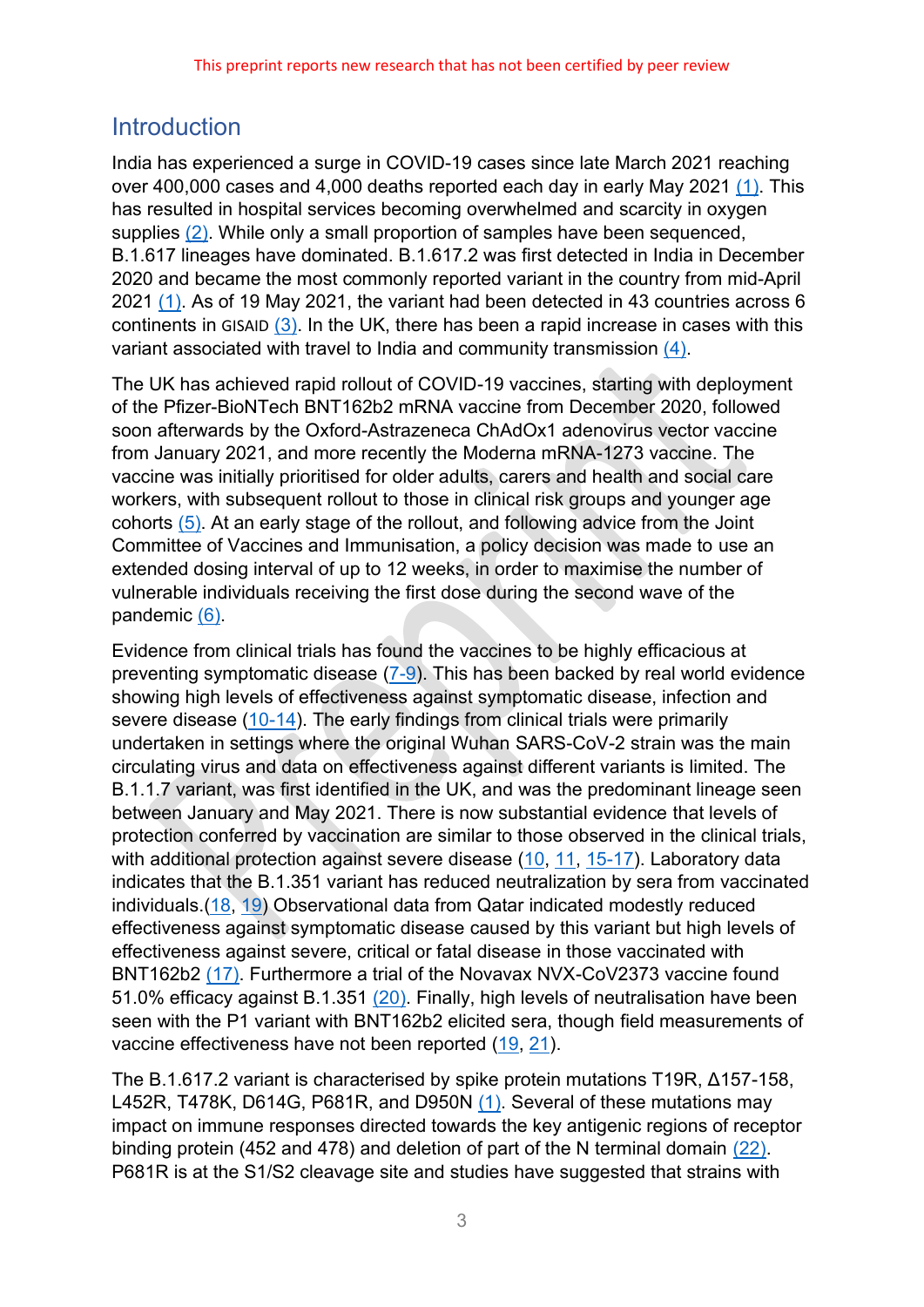mutations at that site may have increased replication, leading to higher viral loads and increased transmission [\(23\).](#page-14-7) Immunogenicity data have not yet been reported for the B.1.617.2 variant. Furthermore, no data have been reported on the effectiveness of COVID-19 vaccines against clinical outcomes with this variant.

In this study we aim to estimate the effectiveness of COVID-19 vaccines against symptomatic disease with the B.1.617.2 variant.

## **Methods**

## Study design

Two approaches were used to estimate the effect of vaccination on the B.1.617.2 variant:

First, a test negative case control (TNCC) design was used to estimate vaccine effectiveness against symptomatic disease with the B.1.617.2 variant compared to the B.1.1.7 variant over the same period. This approach has been described in detail elsewhere [\(10\).](#page-13-7) Briefly vaccination status is compared in symptomatic cases to those who report symptoms but test negative. This helps to control for biases related to health seeking behaviour, access to testing and case ascertainment.

Second, the proportion of cases with the B.1.617.2 variant relative to the main circulating virus (the B.1.1.7 variant) was estimated by vaccination status. The underlying assumption was that if the vaccine is equally effective against each variant a similar proportion of cases with either variant would be expected in unvaccinated compared to vaccinated individuals. Conversely if the vaccine is less effective against B.1.617.2, the variant would be expected to make up a higher proportion of cases more than 3 weeks after vaccination, when compared to unvaccinated individuals.

### Data sources

#### Vaccination status

Data on all individuals in England vaccinated with COVID-19 vaccines is available in a national vaccination register (the National Immunisation Management System, NIMS). Data, including date of each dose of vaccine and the vaccine type, were extracted on 17 May 2021 with vaccinations to 16 May 2021. Vaccination status was considered as dose 1 for symptom onset 21 days or more after the first dose up to the day before the second dose was received; dose 2 for symptom onset = 14 days or more after the second dose; and dose 1 or 2 as 21 days or more after dose 1 (including any period after dose 2).

### COVID-19 testing

COVID-19 PCR testing in the UK is undertaken through hospital and public health laboratories, as well as community testing through drive through or home testing which is available to anyone with symptoms consistent with COVID-19 (high temperature, new continuous cough, loss or change in sense of smell or taste). All positive PCR tests between 26 October 2020 and 16 May 2021 were extracted. All negative community tests among individuals reporting symptoms were also extracted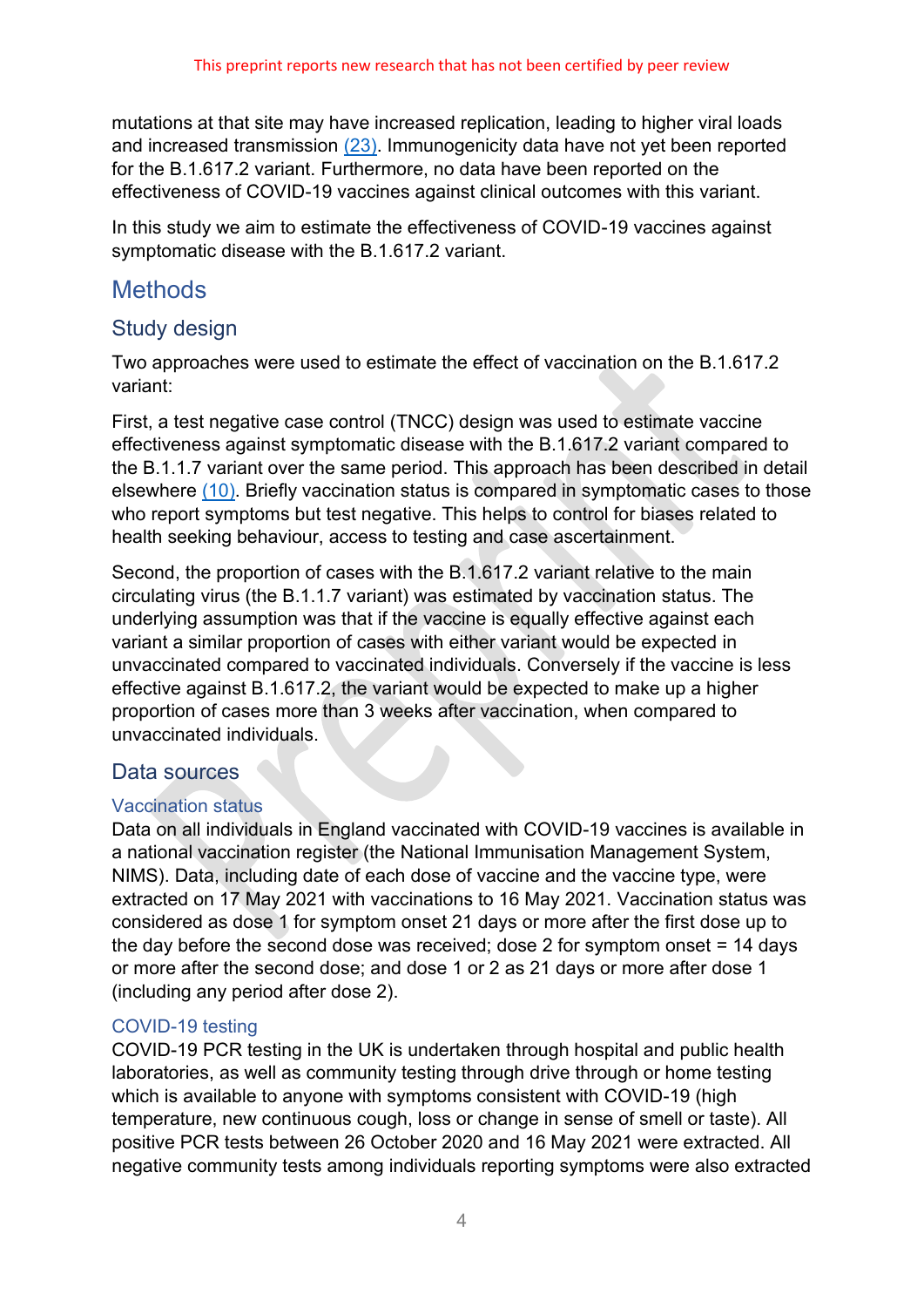for the test negative case control analysis. Children aged under 16 years as of 21 March 2021 were excluded. Data were restricted to individuals reporting symptoms and only individuals tested within 10 days of symptom onset were included to account for reduced sensitivity of PCR testing beyond this period [\(24\).](#page-14-8)

#### Identification of variant

Whole genome sequencing was used to identify the B.1.617.2 and B.1.1.7 variants. There has been a steady increase in the proportion of all positive samples that are sequenced, from approximately 10% in February 2021, to approximately 60% in May 2021 [\(4\).](#page-13-3) Sequencing is undertaken at a network of laboratories including a high proportion at the Wellcome Sanger Institute, and sequences are assigned to Public Health England's single nucleotide polymorphism based variant definitions [\(25\).](#page-14-9)

As a second approach for identifying each variant, laboratories using a 3-target PCR assay (TaqPath; Thermo Fisher) to differentiate samples testing positive or negative on the spike gene target. The B.1.1.7 variant accounts for between 98 and 100% of spike gene target failures in England. Among sequenced samples that tested S gene positive 72.2% were B.1.617.2 in April 2021 and 93.0% were B.1.617.2 in May (as of 12 May 2021) [\(4\)](#page-13-3)*.* 

#### Data linkage

The 3 data sources described were linked using National Health Service number, date of birth, surname, first name, postcode and specimen identifiers and sample dates.

#### **Covariates**

A range of covariates that may be associated with the likelihood of being offered or accepting a vaccine and the risk of exposure to COVID-19 or specifically to either of the variants analysed, were also extracted from the NIMS and the testing data. This included age (in ten year age groups), sex, index of multiple deprivation (quintiles), ethnicity, care home status, history of foreign travel, region, period (calendar week), health and social care worker status, clinically extremely vulnerable and for the TNCC analysis, history of infection prior to the start of the vaccination programme. Individuals were considered to have travelled if they reported having travelled outside the UK and Ireland within the preceding 14 days at the point of requesting a test or if they were tested in a quarantine hotel or while quarantining at home. Postcodes were used to determine the index of multiple deprivation and unique property reference numbers were used to identify care homes [\(26\).](#page-14-10)

### Statistical analysis

For the TNCC analysis, logistic regression was used to estimate the odds of vaccination among symptomatic PCR confirmed cases compared to test negative controls. Cases were identified as B.1.617.2 through sequencing or if they were Sgene target positive on the TaqPath PCR assay. Cases were identified as B.1.1.7 on sequencing or if they were S-gene target negative on the TaqPath PCR assay.

If individuals had tested positive on multiple occasions within a 90 day period (which may represent a single illness episode), only the first positive test was included. A maximum of 3 randomly chosen negative test results were included per person.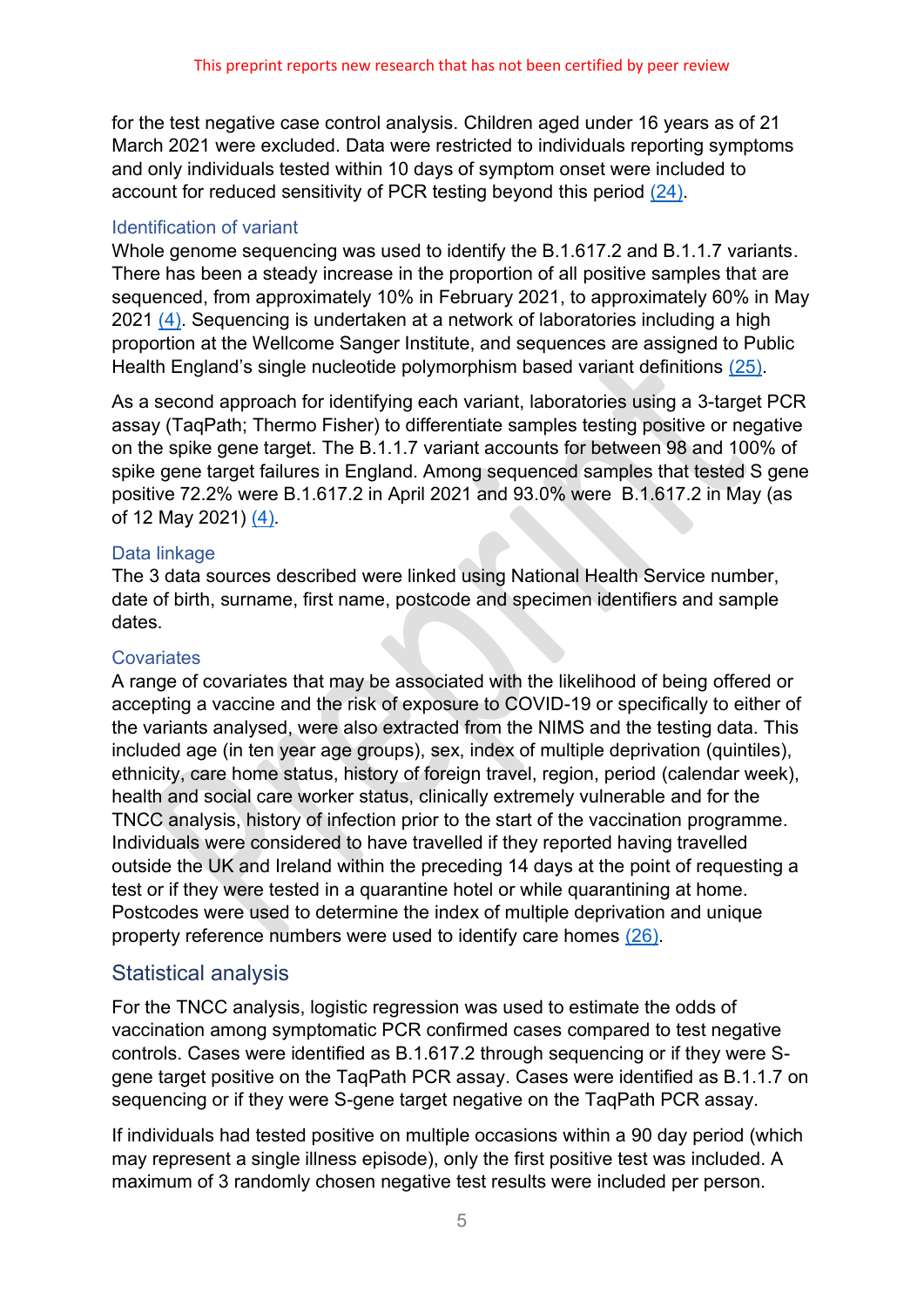Tests taken within three weeks before a positive result, or after a positive result, which are more likely to be false negatives, or taken within 7 days of a previous negative sample were excluded. Individuals who had previously tested positive prior to the analysis period were also excluded in order to estimate vaccine effectiveness in fully susceptible individuals. All covariates were included in the model as with previous TNCC analyses, with week included as a factor and without an interaction with region.

For the S-gene target analysis, only individuals who had tested positive on the other two PCR gene targets were included. These were restricted to week commencing 12 April 2021 onwards to aim for high specificity of S-gene target positive for the B.1.617.2 variant [\(4\).](#page-13-3)

Vaccine effects for dose one were estimated for symptom onset dates 21 days or more after the first dose and for dose two for symptom onset dates 14 days or more after the second dose. Comparison was made to unvaccinated individuals and comparing to days 4 to 13 after vaccination to help account for differences in underlying risk of infection. The 0 to 3 day period was excluded as reactogenicity to the vaccine can cause an increase in testing which biases results as previously described [\(10\).](#page-13-7)

For the second analysis data on all positive samples that had been whole genome sequenced were used. The data were restricted to the period since at least 10 case of B.1.617.2 were detected per week (week commencing 5 April 2021 onwards). The proportion of cases with B.1.617.2 relative to B.1.1.7 was calculated by vaccination status. Logistic regression was used to estimate the odds of testing positive with B.1.617.2 in vaccinated compared to unvaccinated individuals. The following covariates were included in the model irrespective of confounding: week of test and region (as a linear interaction), history of travel, ethnicity, age, sex, and clinically extremely vulnerable. Care home resident and deprivation were investigated for confounding and not included as odds ratio did not change (more than 1%). Samples were dropped from the analysis if they were repeats of the same variant within the same individual, if different variants were detected in the same individual within a 14 day period, and if the individual had received a mixed vaccination schedule (with two different vaccines) or had received two doses less than 19 days apart.

A sensitivity analysis was also undertaken comparing to the 0 to 13 day period post dose 1 (a period during which immune response to the vaccine would not be anticipated) [\(10\).](#page-13-7) This was to control for possible unmeasured confounders which may be associated with both the likelihood of being vaccinated and the likelihood of being exposed to a variant. A further sensitivity analysis was conducted matching cases of B.1.617.2 to cases of B.1.1.7 on ethnicity, region, age group and week of sample, multiple matched controls per case were allowed.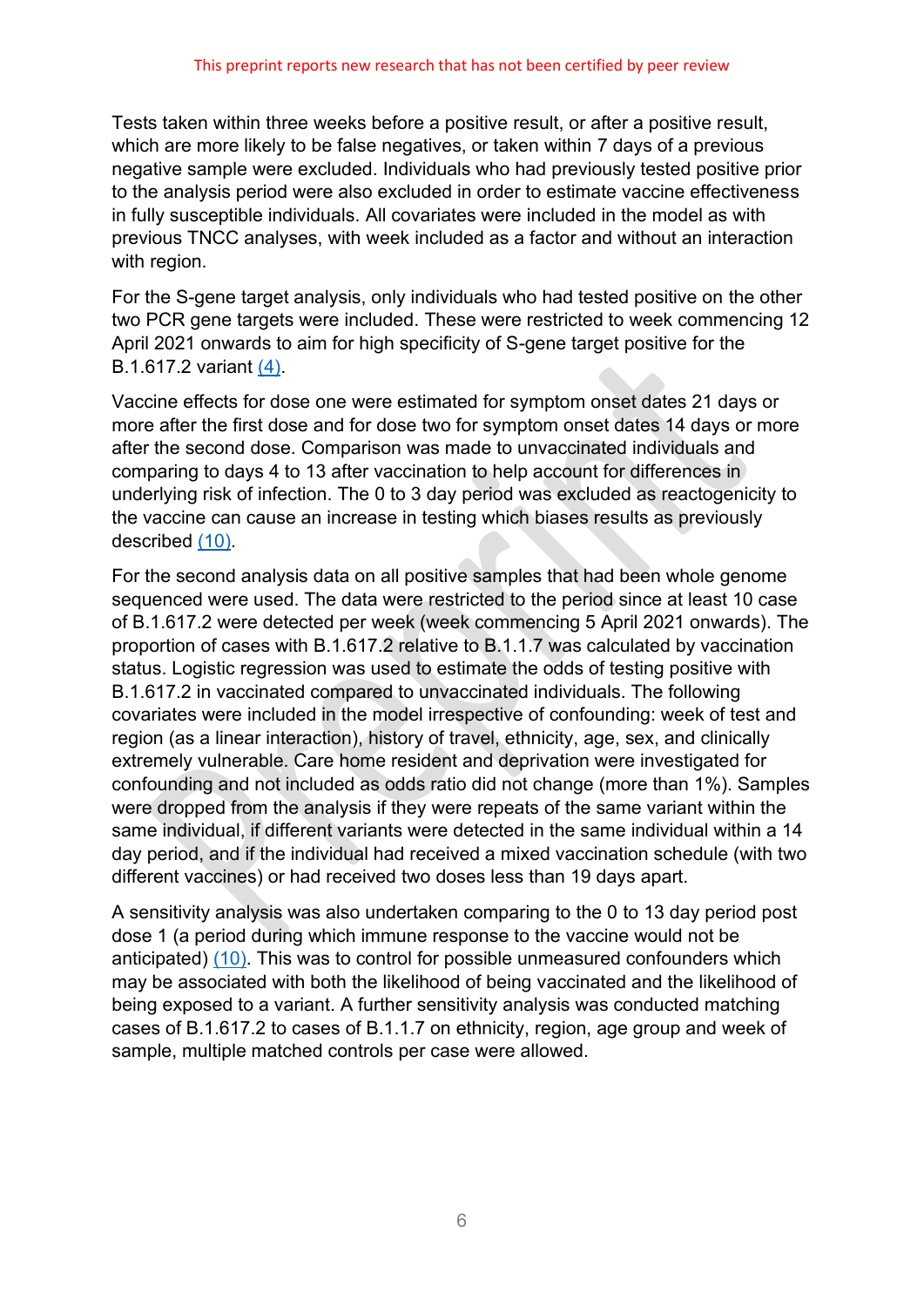# **Results**

A total of 12,675 sequenced cases were included in the analysis of which 11,621 had B.1.1.7 detected and 1,054 had B.1.617.2 detected. Characteristics of cases by variant are shown in [table 1.](#page-7-0) Key differences with the B.1.617.2 variant include a higher proportion with a history of foreign travel, a higher proportion of cases in the most recent weeks (calendar weeks 17 and 18), a higher proportion of females and a higher proportion of cases in the North West region and in London, and a higher proportion in the 'Indian or Indian British' or 'Any Other Asian background' ethnic groups.

Among sequenced samples that were originally tested using the TaqPath assay, there was a high correlation between S-gene target status and the two variants under investigation with 87.5% of S-gene positive cases identified as B.1.617.2 and 99.7% of S-gene target negative cases identified as B.1.1.7 (supplementary [table 2](#page-8-0) and [table](#page-8-1) 3). Results of the TNCC analysis are shown in [table 2.](#page-8-0) In the 'any vaccine' analysis, effectiveness was notably lower after 1 dose of vaccine with B.1.617.2 cases 33.5% (95%CI: 20.6 to 44.3) compared to B.1.1.7 cases 51.1% (95%CI: 47.3 to 54.7). Results for dose 1 were similar for both vaccines. Following dose 2, the reduction in vaccine effectiveness was much smaller and non-significant: 86.8% (95%CI: 83.1 to 89.6) with B.1.1.7 and 80.9 (70.7 to 87.6) with B.1.617.2. With BNT162b2 there was a small reduction in effectiveness post dose 2 from 93.4% (95%CI: 90.4 to 95.5) with B.1.1.7 to 87.9% (95%CI:78.2 to 93.2) with B.1.617.2. Numbers vaccinated with 2 doses of ChAdOx1 were smaller and the overall 2 dose vaccine effectiveness was lower than with BNT162b2 however the difference in vaccine effectiveness between B.1.1.7 and B.1.617.2 was small and non-significant: 66.1% (95% CI: 54.0 to 75.0) and 59.8% (95%CI: 28.9 to 77.3) respectively.

[Table 3](#page-8-1) shows the adjusted odds ratios for detection of B.1.617.2 relative to B.1.1.7 in vaccinated compared to unvaccinated individuals odds of cases having B.1.617.2 detected in vaccinated individuals was higher than in unvaccinated individuals for dose 1 of any vaccine (OR 1.38; 95% CI 1.10-1.72) and dose 2 of any vaccine (OR 1.60; 0.87-2.97). Given that vaccine effectiveness against symptomatic disease with B.1.1.7 is estimated at approximately 60% after dose 1 and 85% after dose 2 [\(10,](#page-13-7) [27\)](#page-14-11) these results would indicate effectiveness of 45% and 76% respectively for B.1.617.2. By vaccine type the reduction in vaccine effectiveness appeared to be greater with ChAdOx1 (OR 1.48; 95%CI 1.18-1.87) than BNT162b2 (OR 1.17; 95%CI 0.82-1.67) though confidence intervals overlapped. The sensitivity analysis comparing to the 0 to 13 day post-dose 1 period gave a similar pattern of results though the odds ratios were smaller and not statistically significant (supplementary [table 1\)](#page-7-0). This was also the case with the matched analysis (supplementary [table 2\)](#page-8-0).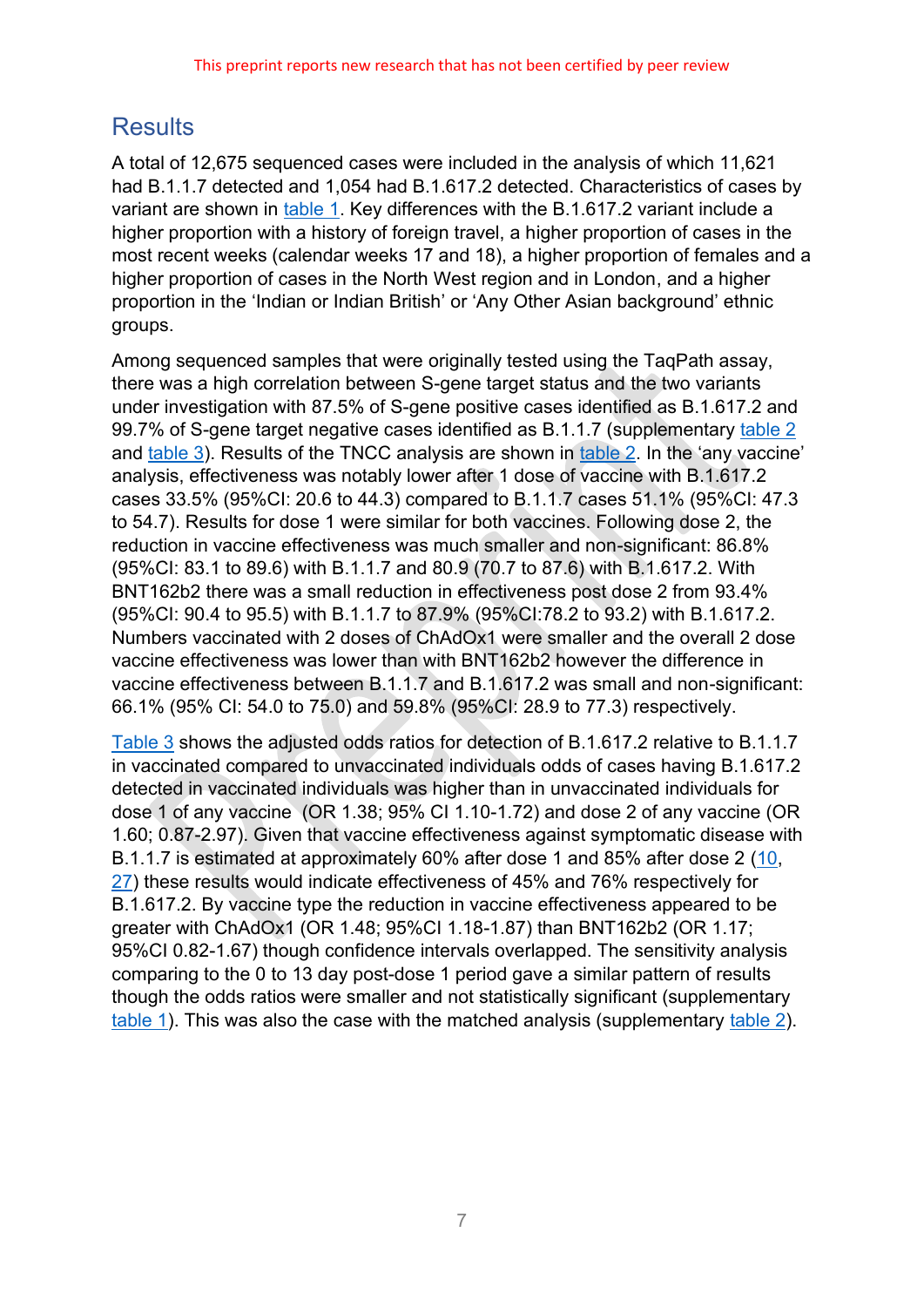|                 | <b>Table 1. Characteristics by variant</b> |               | B.1.1.7       |             | B.1.617.2      | Total         |               |
|-----------------|--------------------------------------------|---------------|---------------|-------------|----------------|---------------|---------------|
|                 |                                            | N             | %             | Ν           | %              | Ν             | %             |
| Total (row %)   |                                            | 11,621        | 91.7%         | 1,054       | 8.3%           | 12,675        | 100%          |
|                 |                                            |               |               |             |                |               |               |
| Age             | $16 - 29$                                  | 4,010         | 34.5%         | 372         | 35.3%          | 4,382         | 34.6%         |
|                 | 30-39                                      | 3,281         | 28.2%         | 264         | 25.0%          | 3,545         | 28.0%         |
|                 | 40-49                                      | 2,360         | 20.3%         | 216         | 20.5%          | 2,576         | 20.3%         |
|                 | 50-59                                      | 1,240         | 10.7%         | 130         | 12.3%          | 1,370         | 10.8%         |
|                 | 60-69                                      | 551           | 4.7%          | 45          | 4.3%           | 596           | 4.7%          |
|                 | 70-79                                      | 140           | 1.2%          | 22          | 2.1%           | 162           | 1.3%          |
|                 | $80+$                                      | 39            | 0.3%          | 5           | 0.5%           | 44            | 0.3%          |
|                 | No                                         | 11,460        | 98.6%         | 1,015       | 96.3%          | 12,475        | 98.4%         |
| History of      | Yes                                        | 91            | 0.8%          | 35          | 3.3%           | 126           | 1.0%          |
| travel          | Unknown                                    | 70            | 0.6%          | 4           | 0.4%           | 74            | 0.6%          |
|                 |                                            |               |               |             |                |               |               |
|                 | 14                                         | 3,317         | 28.5%         | 18          | 1.7%           | 3,335         | 26.3%         |
| Week of         | 15                                         | 2,778         | 23.9%         | 53          | 5.0%           | 2,831         | 22.3%         |
|                 | 16                                         | 2,397         | 20.6%         | 165         | 15.7%          | 2,562         | 20.2%         |
| sample          | 17                                         | 1,966         | 16.9%         | 363         | 34.4%          | 2,329         | 18.4%         |
|                 | 18                                         | 1,163         | 10.0%         | 455         | 43.2%          | 1,618         | 12.8%         |
|                 |                                            |               |               |             |                |               |               |
|                 | 12                                         | 27            | 0.2%          | 0           | 0.0%           | 27            | 0.2%          |
|                 | 13                                         | 1,429         | 12.3%         | 8           | 0.8%           | 1,437         | 11.3%         |
| Week of         | 14                                         | 3,091         | 26.6%         | 25          | 2.4%           | 3,116         | 24.6%         |
| symptom         | 15                                         | 2,542         | 21.9%         | 89          | 8.4%           | 2,631         | 20.8%         |
| onset           | 16                                         | 2,228         | 19.2%         | 212<br>442  | 20.1%          | 2,440         | 19.3%         |
|                 | 17<br>18                                   | 1,609<br>695  | 13.8%<br>6.0% | 278         | 41.9%<br>26.4% | 2,051<br>973  | 16.2%<br>7.7% |
|                 |                                            |               |               |             |                |               |               |
|                 | Female                                     | 5,998         | 51.6%         | 474         | 45.0%          | 6,472         | 51.1%         |
| Sex             | Male                                       | 5,620         | 48.4%         | 580         | 55.0%          | 6,200         | 48.9%         |
|                 |                                            |               |               |             |                |               |               |
|                 | 1                                          | 3,769         | 32.4%         | 311         | 29.5%          | 4,080         | 32.2%         |
|                 | $\overline{2}$                             | 2,567         | 22.1%         | 228         | 21.6%          | 2,795         | 22.1%         |
| IMD             | 3                                          | 2,023         | 17.4%         | 190         | 18.0%          | 2,213         | 17.5%         |
|                 | 4                                          | 1,798         | 15.5%         | 196         | 18.6%          | 1,994         | 15.7%         |
|                 | 5                                          | 1,446         | 12.4%         | 126         | 12.0%          | 1,572         | 12.4%         |
|                 |                                            |               |               |             |                |               |               |
| CEV             | No                                         | 11,396<br>225 | 98.1%         | 1,037<br>17 | 98.4%          | 12,433<br>242 | 98.1%         |
|                 | Yes                                        |               | 1.9%          |             | 1.6%           |               | 1.9%          |
| Carehome No     |                                            | 11,612        | 99.9%         | 1,054       | 100.0%         | 12,666        | 99.9%         |
| resident        | Yes                                        | 9             | 0.1%          | 0           | 0.0%           | 9             | 0.1%          |
|                 |                                            |               |               |             |                |               |               |
| Health or       | <b>No</b>                                  | 11,438        | 98.4%         | 1,042       | 98.9%          | 12,480        | 98.5%         |
| social care Yes |                                            | 183           | 1.6%          | 12          | 1.1%           | 195           | 1.5%          |
|                 |                                            |               |               |             |                |               |               |
| Region          | East Midlands                              | 1,395         | 12.0%         | 128         | 12.1%          | 1,523         | 12.0%         |
|                 | East of England                            | 886           | 7.6%          | 116         | 11.0%          | 1,002         | 7.9%          |
|                 | London                                     | 832           | 7.2%          | 211         | 20.0%          | 1,043         | 8.2%          |
|                 | North East                                 | 749           | 6.4%          | 17          | 1.6%           | 766           | 6.0%          |
|                 | North West                                 | 2,032         | 17.5%         | 443         | 42.0%          | 2,475         | 19.5%         |
|                 | South East                                 | 707           | 6.1%          | 56          | 5.3%           | 763           | 6.0%          |
|                 | South West<br><b>West Midlands</b>         | 148           | 1.3%          | 13          | 1.2%           | 161           | 1.3%          |
|                 | Yorkshire and Humber                       | 1,232         | 10.6%         | 51<br>19    | 4.8%           | 1,283         | 10.1%         |
|                 |                                            | 3,640         | 31.3%         |             | 1.8%           | 3,659         | 28.9%         |
|                 | Any other Asian background                 | 220           | 1.9%          | 60          | 5.7%           | 280<br>2.2%   |               |
|                 | Any other ethnic group                     | 341           | 2.9%          | 27          | 2.6%           | 368           | 2.9%          |
|                 | Bangladeshi or Britis                      | 175           | 1.5%          | 15          | 1.4%           | 190           | 1.5%          |
|                 | Black African/Caribbean                    | 213           | 1.8%          | 34          | 3.2%           | 247           | 1.9%          |
|                 | Chinese                                    | 45            | 0.4%          | 4           | 0.4%           | 49            | 0.4%          |
| Ethnicity       | Indian or British Indian                   | 381           | 3.3%          | 276         | 26.2%          | 657           | 5.2%          |
|                 | Mixed                                      | 181           | 1.6%          | 19          | 1.8%           | 200           | 1.6%          |
|                 | Pakistani or British                       | 822           | 7.1%          | 62          | 5.9%           | 884           | 7.0%          |
|                 | White                                      | 7,524         | 64.7%         |             | 37.9%          | 7,923         | 62.5%         |
|                 |                                            |               |               | 399         |                |               |               |

<span id="page-7-0"></span>**Table 1. Characteristics by variant**

Week is 2021 calendar week; IMD = Index of Multiple Deprivation (1= least deprived,  $5 =$ most deprived); CEV = in a clinically extremely vulnerable group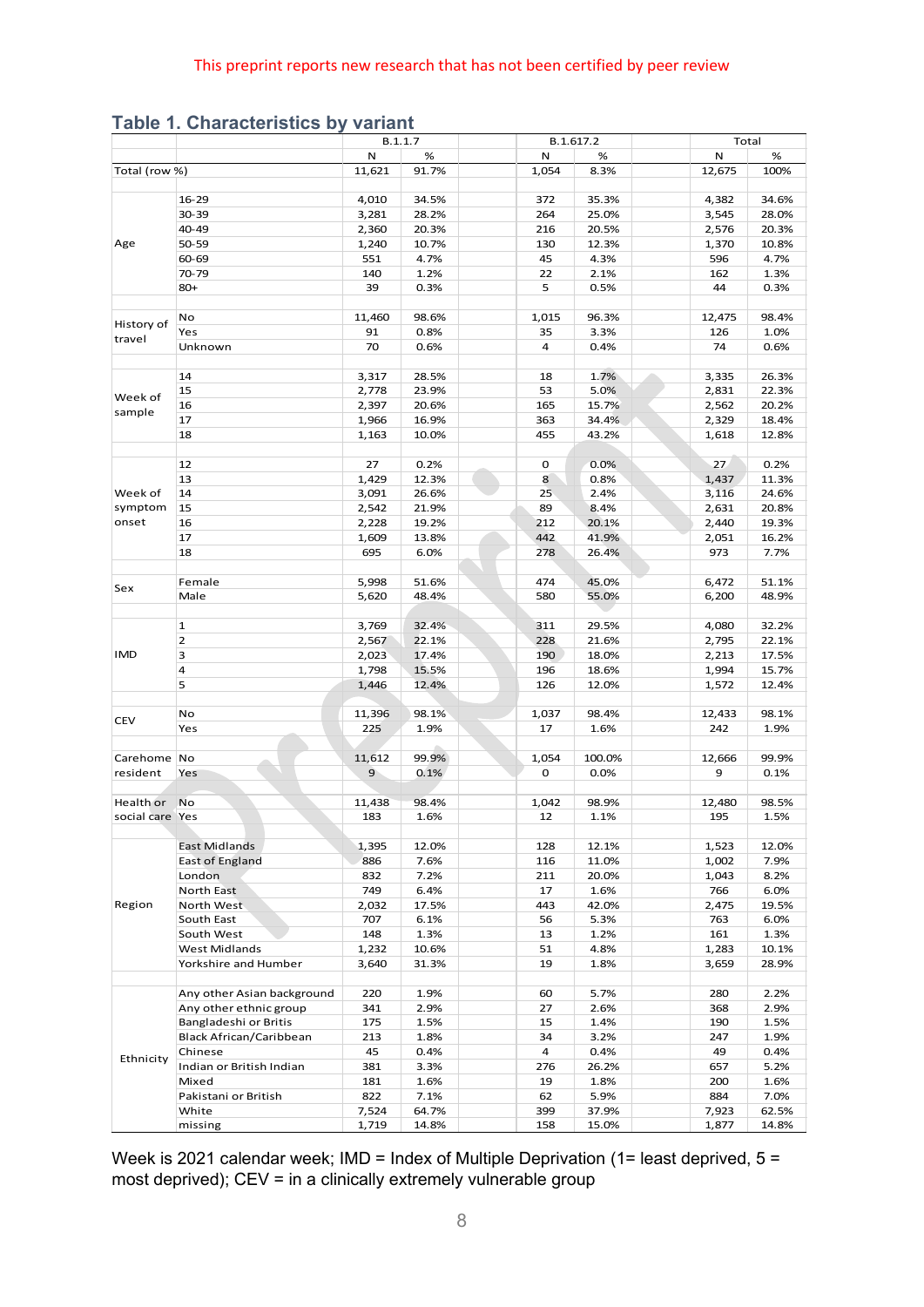|  |  | Table 2. Vaccine effectiveness against S-gene target negative (B.1.1.7) and S-gene target positive (B.1.617.2) |
|--|--|----------------------------------------------------------------------------------------------------------------|
|--|--|----------------------------------------------------------------------------------------------------------------|

| <b>Vaccination status</b> |                 | Test negative |       | B.1.1.7 or S-gene target negative |                     |       | B.1.617.2 or S-gene target positive |                     |  |  |
|---------------------------|-----------------|---------------|-------|-----------------------------------|---------------------|-------|-------------------------------------|---------------------|--|--|
|                           |                 | controls      | cases | cases:controls                    | $aVE(\%)$           | cases | cases:controls                      | $aVE(\%)$           |  |  |
|                           | Unvaccinated    | 58253         | 4891  | 0.084                             | base                | 695   | 0.012                               | base                |  |  |
|                           | Any vaccine     |               |       |                                   |                     |       |                                     |                     |  |  |
|                           | Dose 1          | 32703         | 1481  | 0.045                             | 51.1 (47.3 to 54.7) | 279   | 0.009                               | 33.5 (20.6 to 44.3) |  |  |
|                           | Dose 2          | 8483          | 74    | 0.009                             | 86.8 (83.1 to 89.6) | 27    | 0.003                               | 80.9 (70.7 to 87.6) |  |  |
|                           | <b>BNT162b2</b> |               |       |                                   |                     |       |                                     |                     |  |  |
|                           | Dose 1          | 7036          | 344   | 0.049                             | 49.2 (42.6 to 55.0) | 49    | 0.007                               | 33.2 (8.3 to 51.4)  |  |  |
|                           | Dose 2          | 6412          | 28    | 0.004                             | 93.4 (90.4 to 95.5) | 13    | 0.002                               | 87.9 (78.2 to 93.2) |  |  |
|                           | ChAdOx1         |               |       |                                   |                     |       |                                     |                     |  |  |
|                           | Dose 1          | 25667         | 1137  | 0.044                             | 51.4 (47.3 to 55.2) | 230   | 0.009                               | 32.9 (19.3 to 44.3) |  |  |
|                           | Dose 2          | 2071          | 46    | 0.022                             | 66.1 (54.0 to 75.0) | 14    | 0.007                               | 59.8 (28.9 to 77.3) |  |  |

<span id="page-8-1"></span><span id="page-8-0"></span>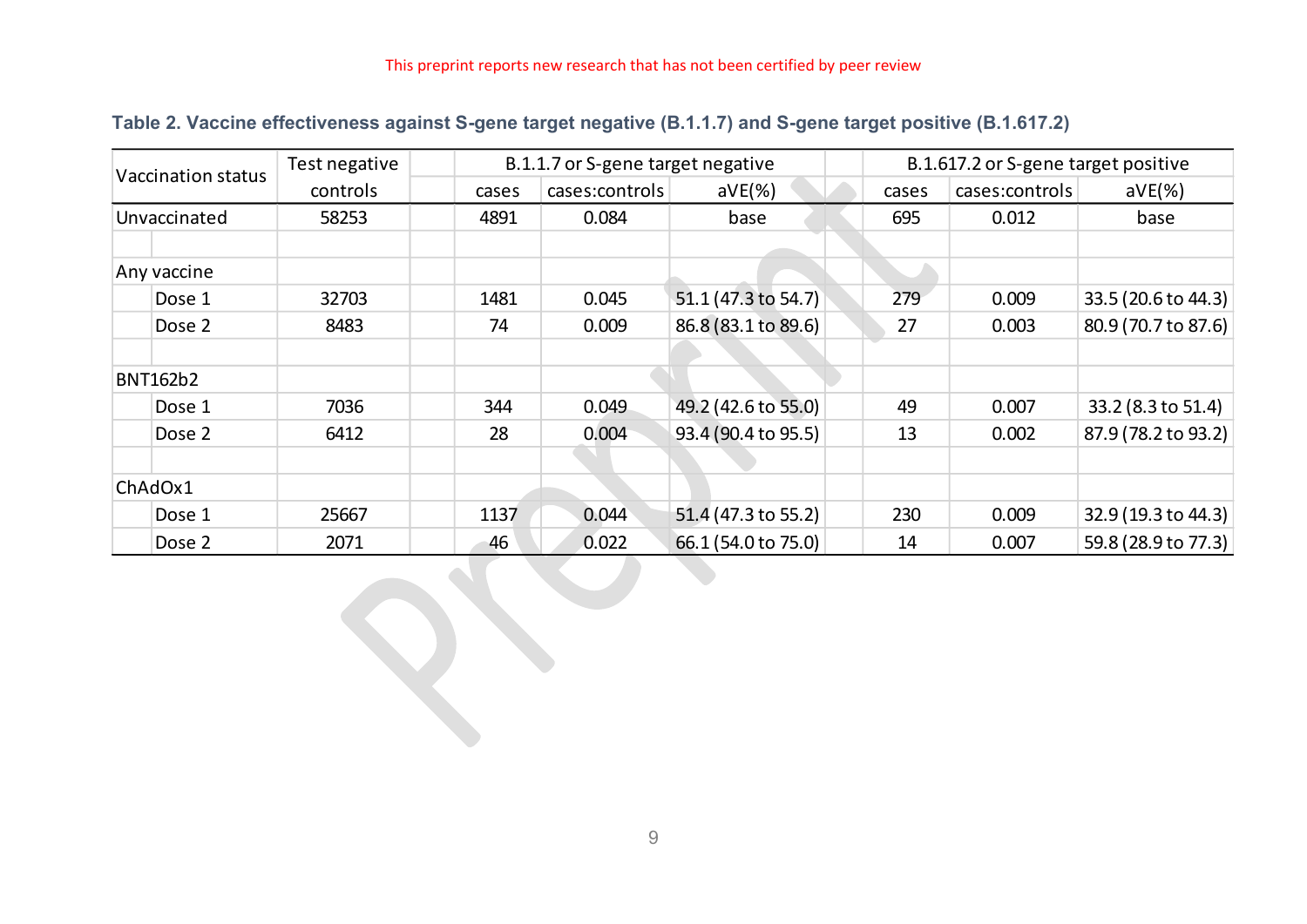|                            |         | Number of cases         | Ratio B.1.617.2 |                     |  |
|----------------------------|---------|-------------------------|-----------------|---------------------|--|
| Vaccination status         | B.1.1.7 | B.1.617.2<br>to B.1.1.7 |                 | aOR                 |  |
| Unvaccinated               | 8268    | 691                     | 0.084           | base                |  |
|                            |         |                         |                 |                     |  |
| Any vaccine                |         |                         |                 |                     |  |
| Dose 1                     | 2237    | 272                     | 0.122           | $1.38(1.10-1.72)$   |  |
| Dose 2                     | 81      | 25                      | 0.309           | $1.60(0.87-2.97)$   |  |
| Dose 1 or 2                | 2511    | 322                     | 0.128           | $1.40(1.13-1.75)$   |  |
|                            |         |                         |                 |                     |  |
| Vaccine type (dose 1 or 2) |         |                         |                 |                     |  |
| <b>BNT162b2</b>            | 720     | 68                      | 0.094           | $1.17(0.82 - 1.67)$ |  |
| ChAdOx1                    | 1791    | 254                     | 0.142           | $1.48(1.18-1.87)$   |  |

**Table 3. Odds ratios for detection of B.1.617.2 relative to B.1.1.7 in vaccinated compared to unvaccinated individuals**

aOR = Adjusted odds ratio – adjusted for: week of test and region (as linear interaction), history of travel, ethnicity, age, sex, clinically extremely vulnerable, care home resident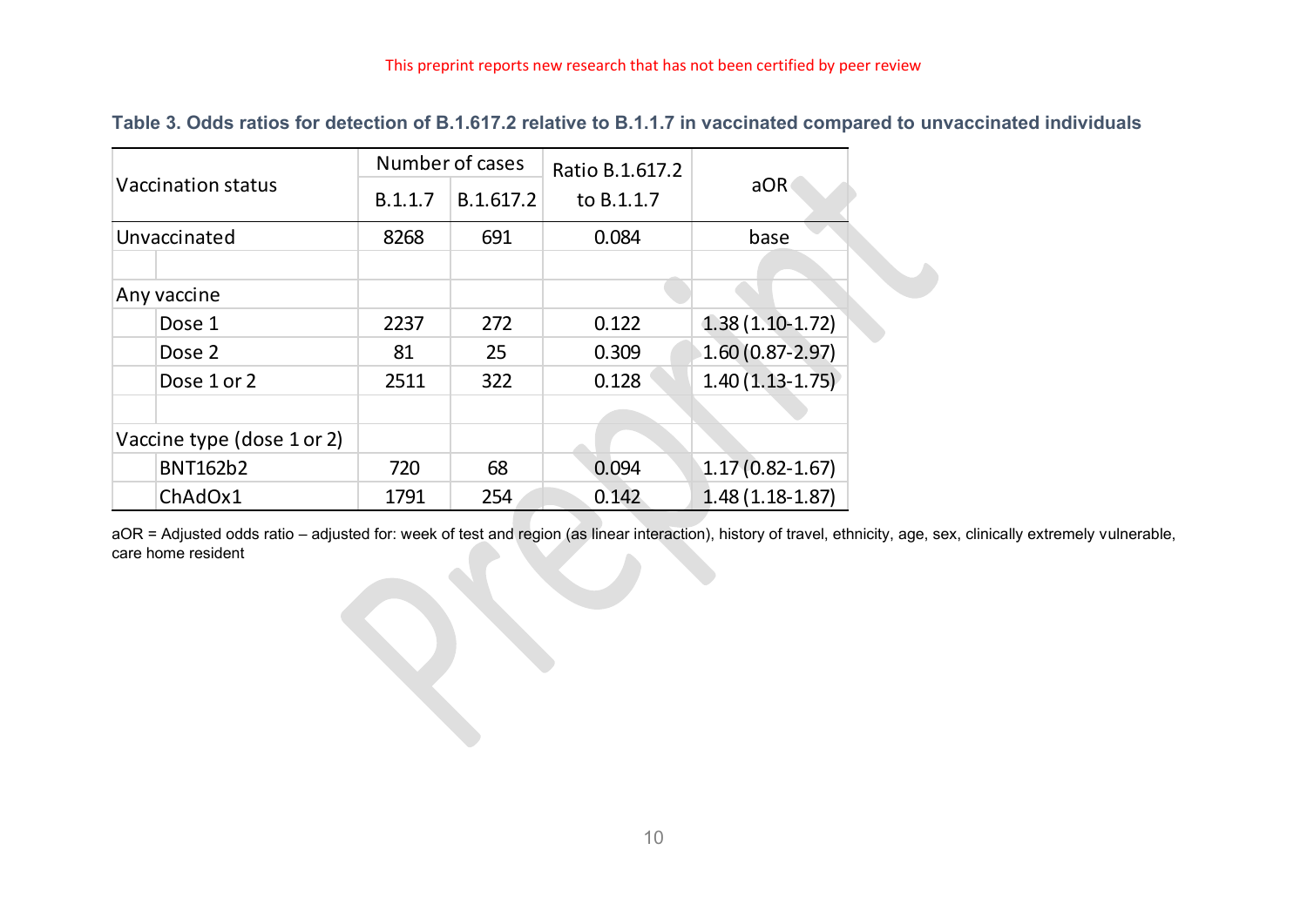# **Discussion**

## Main findings

We found an absolute reduction of one dose vaccine effectiveness against symptomatic disease with the B.1.617.2 variant of approximately 20% when compared to the B.1.1.7 variant. However, reductions in vaccine effectiveness after two doses were very small. This was the case for both the BNT162b2 and ChAdOx1 vaccines. Using a TNCC analysis, estimated vaccine effectiveness against symptomatic disease with B.1.617.2 for a single dose of either vaccine is approximately 33%, for two doses of BNT162b2 is approximately 88% and for two doses of ChAdOx1 is approximately 60%.

## Interpretation

These findings suggest a modest reduction in vaccine effectiveness. Nevertheless, a clear effect of both vaccines was noted with high levels of effectiveness after two doses. Vaccine effects after two doses of ChAdOx1 vaccine were smaller than for BNT162b2 against either variant. This is consistent with reported clinical trial findings. However, rollout of second doses of ChAdOx1 was later than BNT162b2 and the difference may be explained by the limited follow-up after two doses of ChAdOx1 if it takes more than two weeks to reach maximum effectiveness with this vaccine. Consistent with this, 74% of those who had received 2 doses of ChAdOx1 had done so between 2 and 4 weeks prior to symptom onset compared to 46% with BNT162b2 (supplementary figure 1).

Numbers of cases and follow-up periods are currently insufficient to estimate effectiveness against severe disease, including hospitalisation and mortality, however, previous vaccine effectiveness estimates with other variants have shown higher levels of effectiveness against more severe outcomes [\(10,](#page-13-7) [14,](#page-13-9) [28\)](#page-14-12). Therefore, higher levels of effectiveness against severe disease may be anticipated with the B.1.617.2 vaccine.

## Comparison with other studies

This is the first study that we are aware of to report on vaccine effectiveness against the B.1.617.2 variant. We were also unable to find any neutralisation data for this variant. One study from India has reported neutralisation data with the broader B.1.617 variant category suggests that both convalescent sera of COVID-19 cases and sera from recipients of the BBV152 (Covaxin) vaccine were able to neutralise B.1.617 [\(29\).](#page-14-13) Assuming that a significant proportion of these were B.1.617.2 and that effectiveness the impact on different vaccines is similar, this would support our findings. Compared to recent findings from Qatar comparing the effectiveness of BNT162b2 against the B.1.1.7 and B1.351 variants, our findings would suggest that effectiveness against B.1.617.2 after a full course lies somewhere between these two [\(17\).](#page-14-3)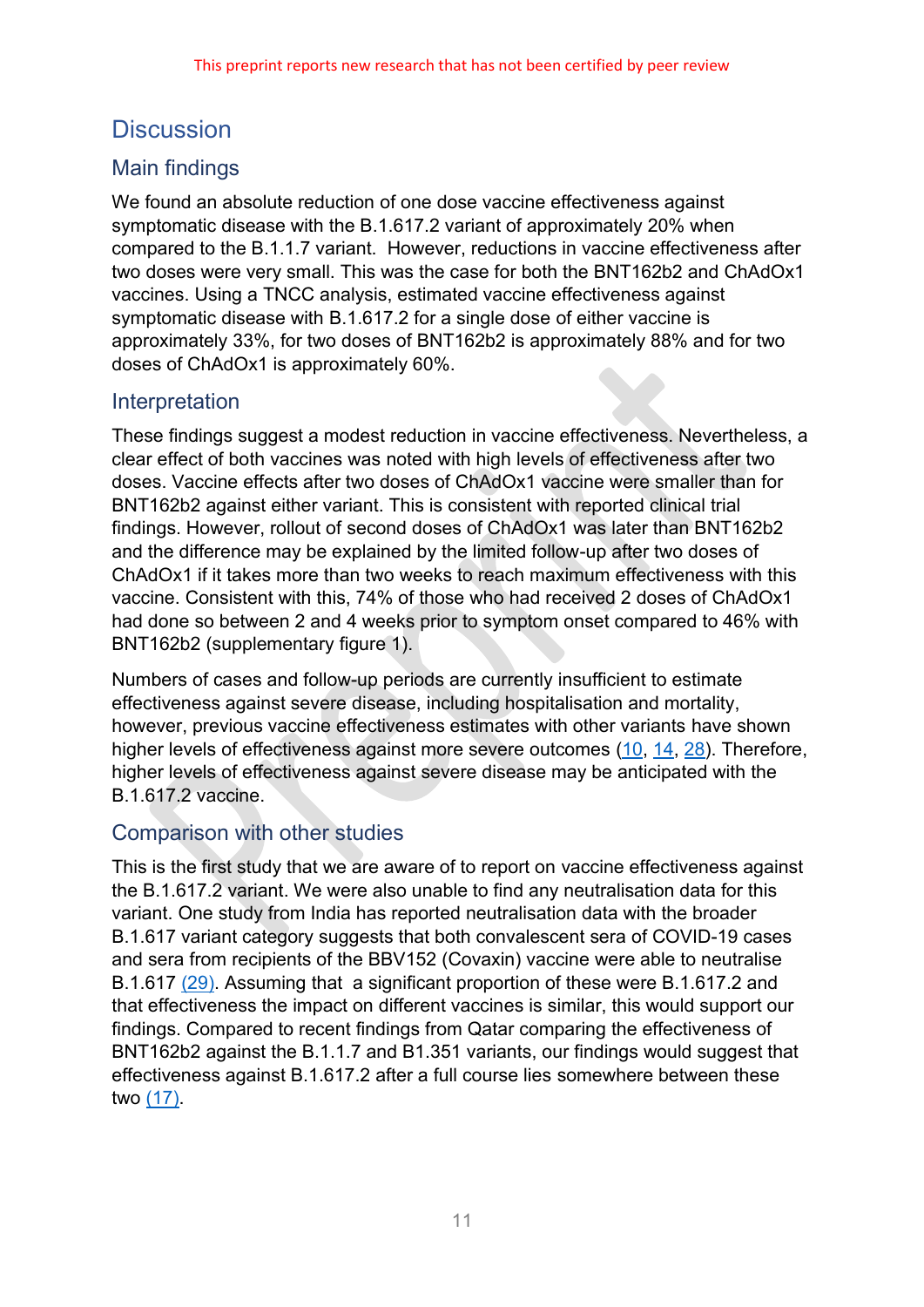## Strengths and limitations

The large scale of testing and whole genome sequencing in the UK as well as the recording of vaccination status in a national vaccination register has allowed us to analyse vaccine effectiveness within a few weeks of the variant first emerging in the UK. We use two distinct analytical approaches which give broadly similar results and findings with our control analysis (using B.1.1.7) are consistent with those previously reported [\(7,](#page-13-6) [8,](#page-13-10) [10,](#page-13-7) [17\)](#page-14-3). Findings were also similar when comparing to the first 2 weeks post the first dose of vaccine (supplement), which helps to exclude unmeasured confounders associated with both the likelihood of being vaccinated and the likelihood of being exposed to a variant. Using a TNCC design also helped us to control for differences in health seeking behaviour between vaccinated and unvaccinated individuals.

There are also limitations to this study. These are observational findings and should be interpreted with caution. There may be factors that could increase the risk of COVID-19 in vaccinated individuals, for example if they adopt more risky behaviours following vaccination, however, this would be likely to affect analysis of both variants. Low sensitivity or specificity of PCR testing could also result in cases and controls being misclassified which would attenuate vaccine effectiveness estimates. This could affect one variant more than another though this might be expected to affect B.1.1.7 more than B.1.617.2 given that B.1.1.7 results in S-gene target failure. While we control for ethnicity, region and level of deprivation, differences in vaccine coverage in population groups that may have more or less exposure to B.1.617.2 may have affected our first analysis, but should not have affected the TNCC design. There may also be differences in the populations that received each vaccine, for example among younger age groups, more healthcare workers are likely to have received BNT162b2 whereas more individuals in clinical risk groups are likely to have received ChAdOx1, while we control for these factors in the analysis, we cannot exclude residual confounding [\(11\).](#page-13-8) Timing of rollout of different vaccines varied, the reduced follow-up post two doses of ChAdOx1 could have attenuated these results, as discussed above. Furthermore, numbers who had received the Moderna mRNA-1273 vaccine were too small to be able to estimate vaccine effectiveness for this vaccine. As such, it is important that these findings are triangulated with emerging in vitro data on immune response in vaccinated individuals.

## **Conclusions**

Overall, we found high levels of vaccine effectiveness against symptomatic disease after two doses. These estimates were only modestly lower than vaccine effectiveness against the B.1.1.7 variant. It is likely that vaccine effectiveness against more severe disease outcomes will be greater. Our findings would support maximising vaccine uptake with two doses among vulnerable groups in the context of circulation of B.1.617.2.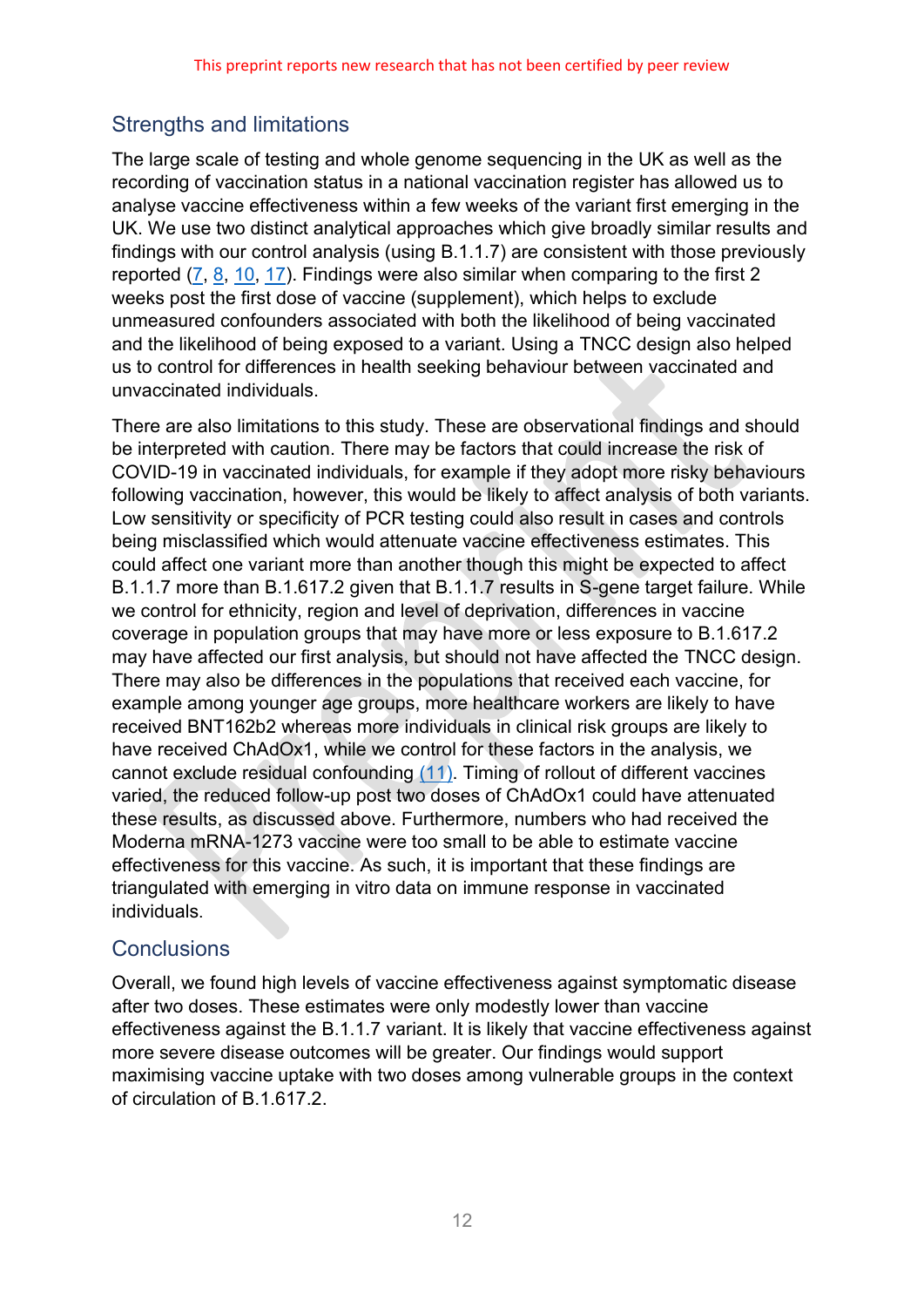# **Statements**

## Acknowledgements

We thank the Public Health England COVID-19 Data Science Team, NHS England, NHS Digital, and NHS Test and Trace for their roles in developing and managing the COVID-19 testing and vaccination systems and datasets as well as reporting NHS vaccinators, NHS laboratories, PHE laboratories, and lighthouse laboratories; and we thank the Wellcome Sanger Institute and other laboratories involved in whole genome sequencing of COVID-19 samples; and we thank the Joint Committee on Vaccination and Immunisation, the UK Variant Technical Group and the UK COVID-19 Vaccine Effectiveness Working Group for advice and feedback in developing this study.

## Ethical approval

Surveillance of COVID-19 testing and vaccination is undertaken under [Regulation 3](http://www.legislation.gov.uk/uksi/2002/1438/regulation/3/)  [of The Health Service \(Control of Patient Information\) Regulations 2002](http://www.legislation.gov.uk/uksi/2002/1438/regulation/3/) to collect confidential patient information under Sections 3(i) (a) to (c), 3(i)(d) (i) and (ii) and 3(3). The study protocol was subject to an internal review by the Public Health England Research Ethics and Governance Group and was found to be fully compliant with all regulatory requirements. As no regulatory issues were identified, and ethical review is not a requirement for this type of work, it was decided that a full ethical review would not be necessary.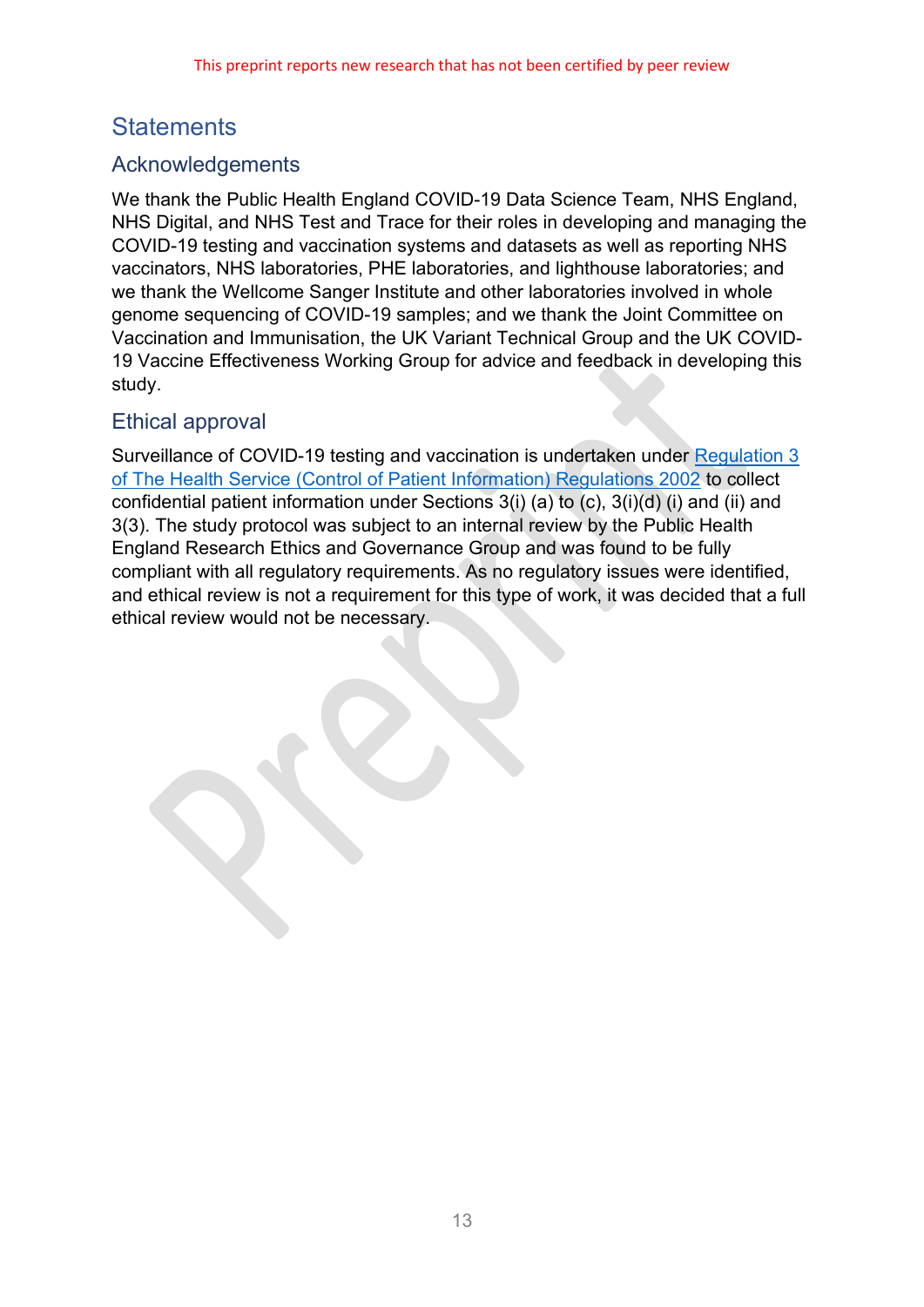# References

- <span id="page-13-0"></span>1. European Centre for Disease Prevention and Control. ['Threat Assessment Brief:](https://www.ecdc.europa.eu/sites/default/files/documents/Emergence-of-SARS-CoV-2-B.1.617-variants-in-India-and-situation-in-the-EUEEA_0.pdf)  [Emergence of SARS-CoV-2 B.1.617 variants in India and situation in the](https://www.ecdc.europa.eu/sites/default/files/documents/Emergence-of-SARS-CoV-2-B.1.617-variants-in-India-and-situation-in-the-EUEEA_0.pdf)  EU/EEA – [11 May 2021'](https://www.ecdc.europa.eu/sites/default/files/documents/Emergence-of-SARS-CoV-2-B.1.617-variants-in-India-and-situation-in-the-EUEEA_0.pdf): ECDC; 2021
- <span id="page-13-1"></span>2. Rubin EJ, Baden LR, Udwadia ZF, Morrissey S. Audio Interview: 'India's COVID-19 Crisis'. New England Journal of Medicine. 2021;384(18):e84.
- <span id="page-13-2"></span>3. Elbe S, Buckland-Merrett G. 'Data, disease and diplomacy: GISAID's innovative contribution to global health'. Global Challenges. 2017;1(1):33-46.
- <span id="page-13-3"></span>4. Public Health England. ['SARS-CoV-2 variants of concern and variants under](https://assets.publishing.service.gov.uk/government/uploads/system/uploads/attachment_data/file/986380/Variants_of_Concern_VOC_Technical_Briefing_11_England.pdf)  investigation in England - [Technical Briefing 11 2021'](https://assets.publishing.service.gov.uk/government/uploads/system/uploads/attachment_data/file/986380/Variants_of_Concern_VOC_Technical_Briefing_11_England.pdf)
- <span id="page-13-4"></span>5. Joint Committee on Vaccination and Immunisation. ['Joint Committee on](https://www.gov.uk/government/publications/priority-groups-for-coronavirus-covid-19-vaccination-advice-from-the-jcvi-30-december-2020/joint-committee-on-vaccination-and-immunisation-advice-on-priority-groups-for-covid-19-vaccination-30-december-2020#contents)  [Vaccination and Immunisation: advice on](https://www.gov.uk/government/publications/priority-groups-for-coronavirus-covid-19-vaccination-advice-from-the-jcvi-30-december-2020/joint-committee-on-vaccination-and-immunisation-advice-on-priority-groups-for-covid-19-vaccination-30-december-2020#contents) priority groups for COVID-19 [vaccination, 30 December 2020'](https://www.gov.uk/government/publications/priority-groups-for-coronavirus-covid-19-vaccination-advice-from-the-jcvi-30-december-2020/joint-committee-on-vaccination-and-immunisation-advice-on-priority-groups-for-covid-19-vaccination-30-december-2020#contents)
- <span id="page-13-5"></span>6. Joint Committee on Vaccination and Immunisation. ['Optimising the COVID-19](https://www.gov.uk/government/publications/prioritising-the-first-covid-19-vaccine-dose-jcvi-statement/optimising-the-covid-19-vaccination-programme-for-maximum-short-term-impact)  [vaccination programme for maximum short-term impact 2021'](https://www.gov.uk/government/publications/prioritising-the-first-covid-19-vaccine-dose-jcvi-statement/optimising-the-covid-19-vaccination-programme-for-maximum-short-term-impact)
- <span id="page-13-6"></span>7. Polack FP, Thomas SJ, Kitchin N, Absalon J, Gurtman A, Lockhart S, and others. 'Safety and Efficacy of the BNT162b2 mRNA COVID-19 Vaccine'. New England Journal of Medicine. 2020
- <span id="page-13-10"></span>8. Voysey M, Clemens SAC, Madhi SA, Weckx LY, Folegatti PM, Aley PK, and others. 'Safety and efficacy of the ChAdOx1 nCoV-19 vaccine (AZD1222) against SARS-CoV-2: an interim analysis of 4 randomised controlled trials in Brazil, South Africa, and the UK'. The Lancet. 2020
- 9. Baden LR, El Sahly HM, Essink B, Kotloff K, Frey S, Novak R, and others. 'Efficacy and Safety of the mRNA-1273 SARS-CoV-2 Vaccine'. New England Journal of Medicine. 2020;384(5):403-16
- <span id="page-13-7"></span>10. Lopez Bernal J, Andrews N, Gower C, Robertson C, Stowe J, Tessier E, and others. 'Effectiveness of the Pfizer-BioNTech and Oxford-AstraZeneca vaccines on COVID-19 related symptoms, hospital admissions, and mortality in older adults in England: test negative case-control study'. British Medical Journal. 2021;373:n1088
- <span id="page-13-8"></span>11. Hall VJ, Foulkes S, Saei A, Andrews N, Oguti B, Charlett A, and others. 'COVID-19 vaccine coverage in health-care workers in England and effectiveness of BNT162b2 mRNA vaccine against infection (SIREN): a prospective, multicentre, cohort study'. The Lancet. 2021;397(10286):1725-35
- 12. Shrotri M, Krutikov M, Palmer T, Giddings R, Azmi B, Subbarao S, and others. 'Vaccine effectiveness of the first dose of ChAdOx1 nCoV-19 and BNT162b2 against SARS-CoV-2 infection in residents of Long-Term Care Facilities (VIVALDI study)'. medRxiv. 2021:2021.03.26.21254391
- 13. Thompson MG, Burgess JL, Naleway AL, Tyner HL, Yoon SK, Meece J, and others. 'Interim estimates of vaccine effectiveness of BNT162b2 and mRNA-1273 COVID-19 vaccines in preventing SARS-CoV-2 infection among health care personnel, first responders, and other essential and frontline workers — 8 US locations, December 2020 to March 2021'. Morbidity and Mortality Weekly Report. 2021;70(13):495
- <span id="page-13-9"></span>14. Dagan N, Barda N, Kepten E, Miron O, Perchik S, Katz MA, and others. 'BNT162b2 mRNA COVID-19 Vaccine in a Nationwide Mass Vaccination Setting'. The New England Journal of Medicine. 2021